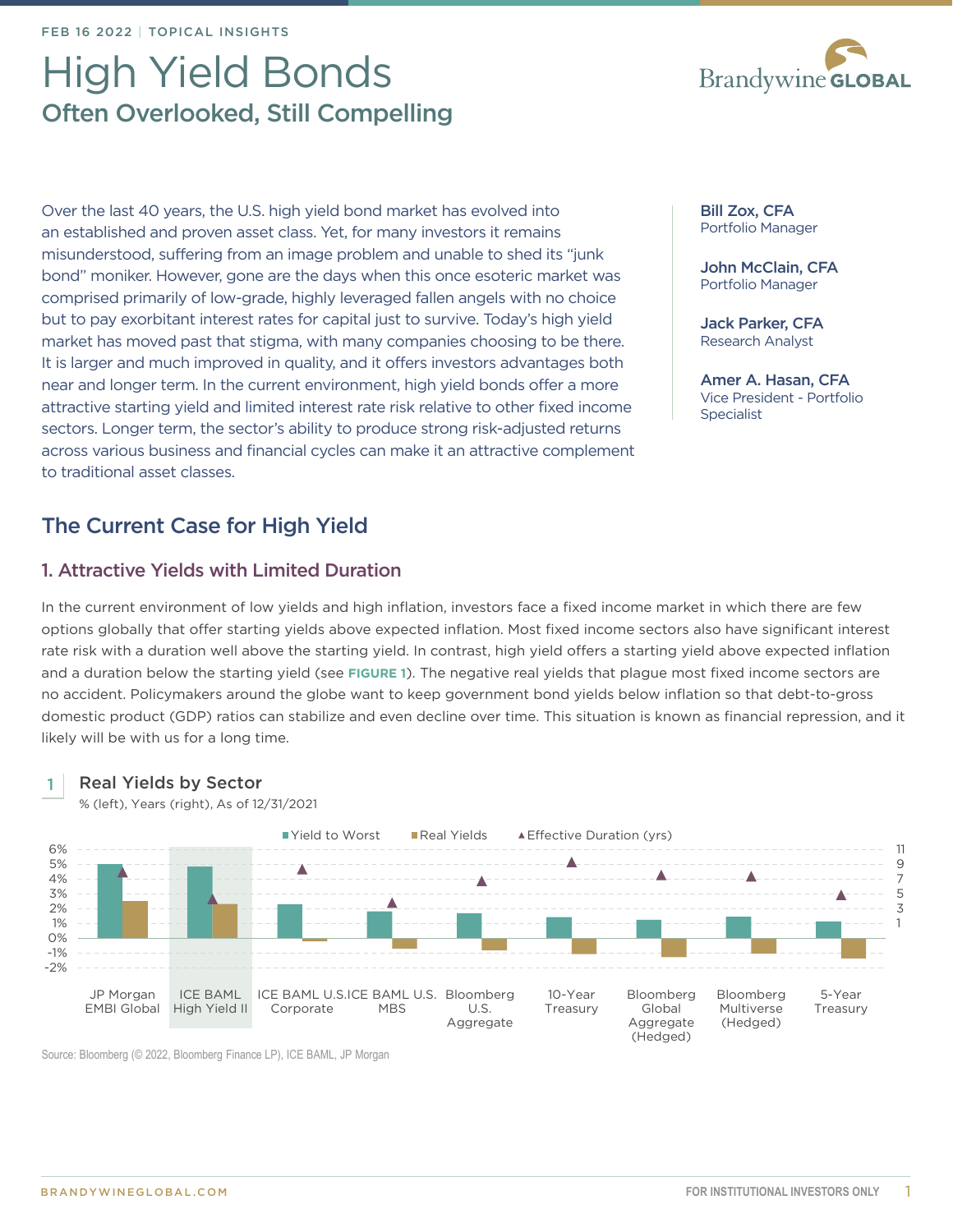### 2. An Historic Equity Cushion

\$ Trillion , As of 12/31/2021

For all the talk about the record issuance and level of corporate debt, it pales in comparison to the immense growth in U.S. equity markets. For example, the Wilshire 5000 Index has seen its market cap grow by nearly \$16 trillion since the beginning of 2020, compared with the corporate debt market, which is close to \$10 trillion in its entirety (see **FIGURE 2**). Of this amount, high yield bonds are about \$1.6 trillion with the remainder investment grade. U.S. corporate debt relative to the size of the economy is currently above the high end of its historic range. However, the market value of U.S. equities is much further above the high end of its historic range. As a result, the face value of U.S. corporate debt relative to the market value of domestic equities is at generational lows (see **FIGURE 3**). While the overlap between these markets is not perfect, the point is clear: The value of the equity cushion supporting high yield bonds is extremely high. This equity cushion leads to a positive feedback loop, decreasing the probability of default and improving access to capital.

#### U.S. Equity Market Capitalization vs. Total Corporate Debt Outstanding 2

\$ \$5 \$10 \$15 \$20 \$25 \$30 \$35 \$40 \$45 \$50 1999 2001 2003 2005 2007 2009 2011 2013 2015 2017 2019 2021 \$15.9 Trillion Increase -ICE BAML Corporate & High Yield (Total Debt) Wilshire 5000 Index (Market Cap)

Source: Bloomberg (© 2022, Bloomberg Finance LP)

#### Nonfinancial Corporate Business: Debt as a Percent of Market Value of Corporate Equities %, Not Seasonally Adjusted, As of 7/1/2021 3



Source: Board of Governors of the Federal Reserve System (U.S.)

It is understandable why investors may be wary of "tight spreads" and "historically low yields" within high yield. However, we feel this view ignores the technical and fundamental argument of how we got to this point. From a technical perspective, COVID-19 pandemic relief included Federal Reserve (Fed) facilities financed by Congress to purchase certain investment grade and high yield bonds and ETFs. We believe this was a regime change that ultimately will lead to structurally tighter credit spreads going forward. Tighter credit spreads also have contributed to a lower cost of capital for U.S. businesses and, ironically, may have had an even greater impact on the move higher in equity valuations.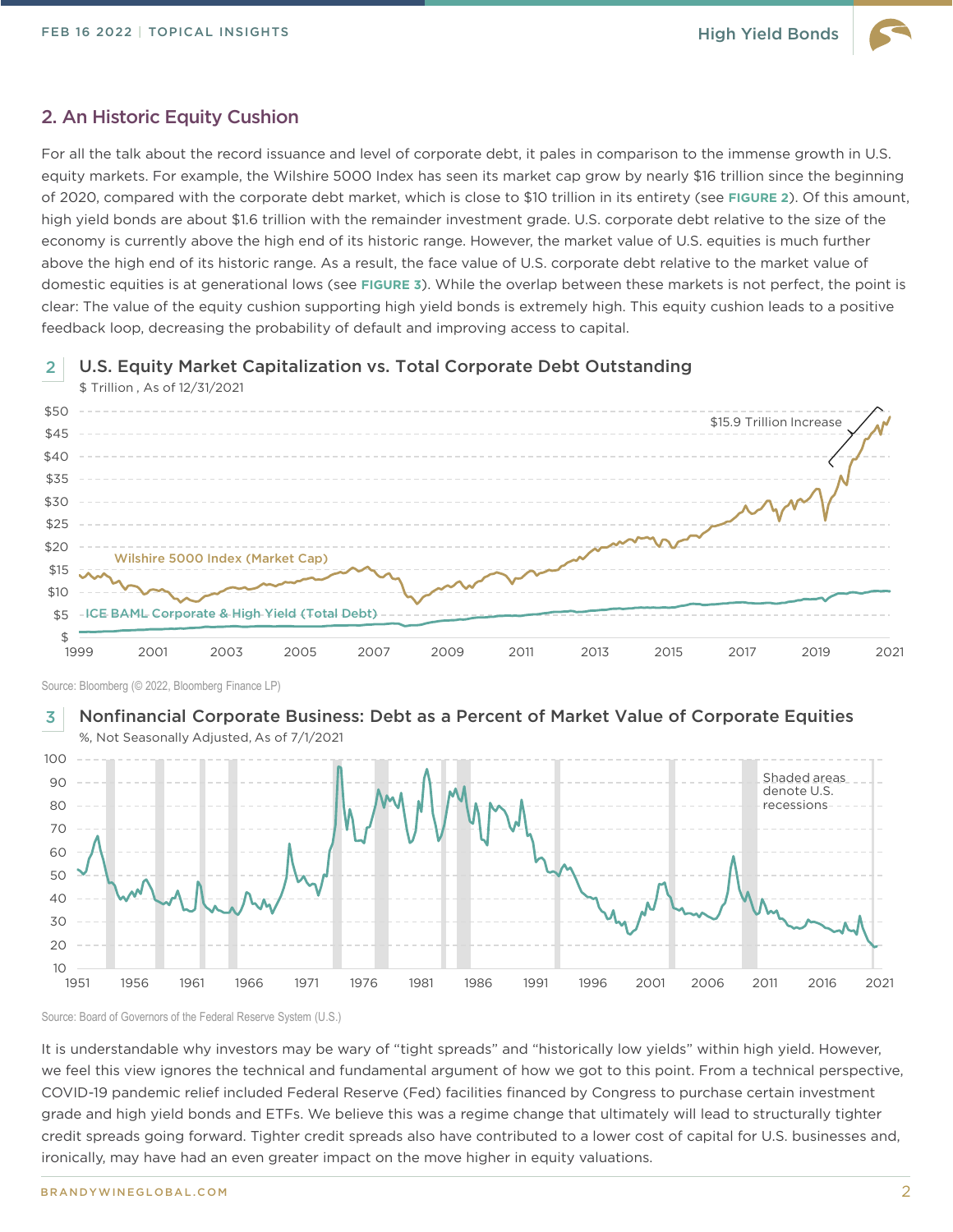### 3. Fundamentally Improved Market

From a fundamental point of view, today's high yield market is nothing like the troubled junk bond market of the 1980s. The factors discussed above along with strong corporate earnings have brought high yield defaults down to very low levels. We expect defaults to stay well below historic averages for the foreseeable future as seen in estimated forward default rates (see **FIGURE 4**). In prior cycles, defaults have remained low for several years before ticking higher again. We believe this time will be no different, particularly given unprecedented liquidity across all sectors of the economy and a business cycle that still has plenty of room to run.



Source: Brandywine Global, Macrobond, ICE BAML

Furthermore, the ratings composition over time illustrates the improved credit quality of the high yield market compared to prior cycles. BB-rated debt, which rarely defaults, is now over 50% of the market (see **FIGURE 5**). Many high-return and fastgrowing businesses have decided to access the high yield market even though they do not need the capital.



U.S. High Yield Quality Allocation: Market Value Weights by Credit Quality 5

Source: Brandywine Global, Macrobond, ICE BAML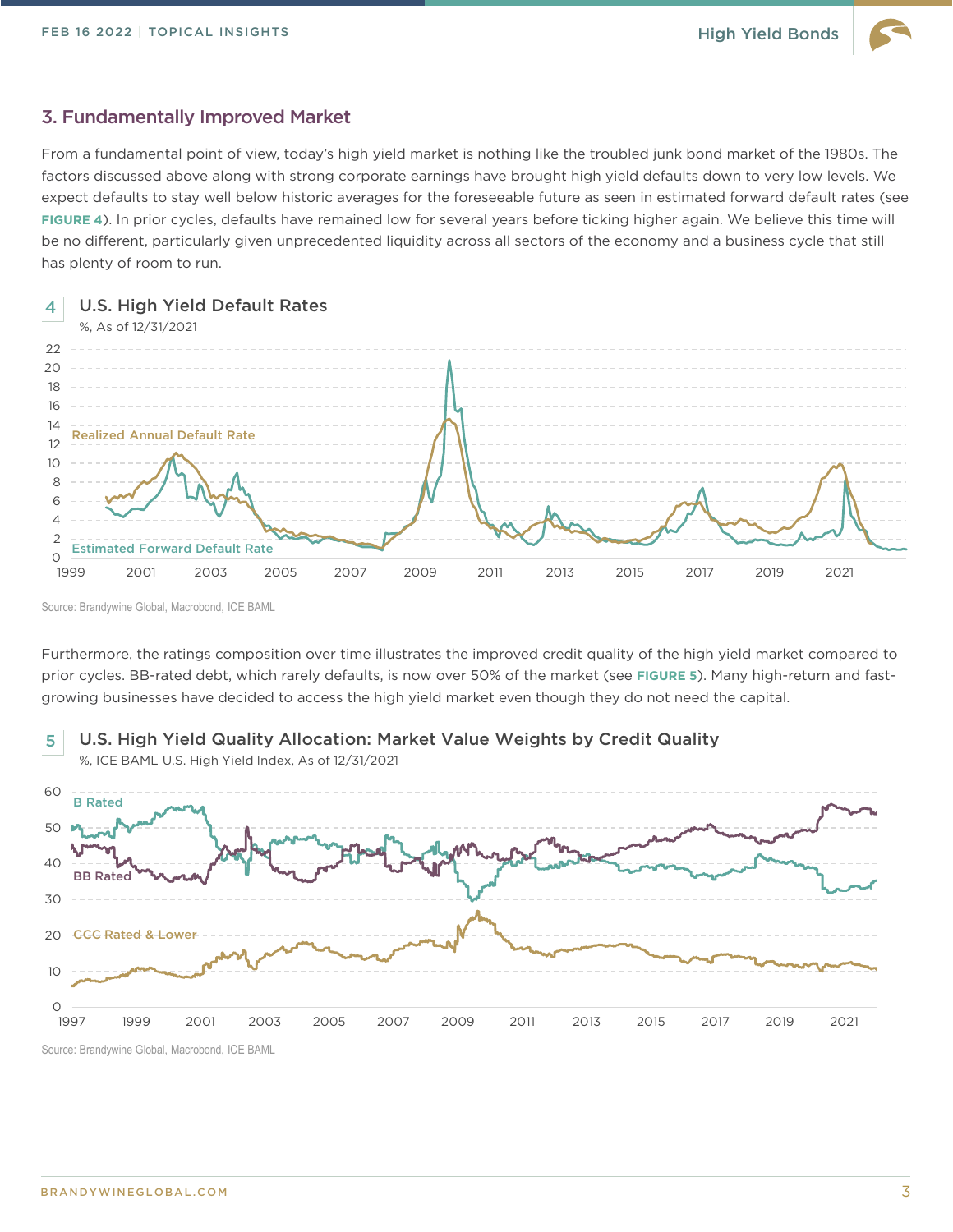### The Structural Case for High Yield

While high yield is attractive compared to other fixed income sectors today, the structural case for a strategic allocation to high yield is also compelling.

### 1. Attractive Risk/Return

High yield has historically achieved much of the upside of equities with considerably less volatility. For example, over the last 25 years, the ICE BAML U.S. High Yield Index returned nearly 6.8% annualized, which is about 70% of the total annualized return of the S&P 500 over the same period, but with significantly less volatility (see **FIGURES 6 AND 7**). The same attractive volatility story remains consistent looking at the 3-year annualized standard deviation over the last 20 years. The high yield asset class historically has been much less volatile than the broad equity market (see **FIGURE 8**).

#### 25-Year Risk/Return Metrics 7

12/31/1996 - 12/31/2021



Source: Bloomberg, ICE BAML

| <b>Name</b>                 | Annual<br><b>Return</b> | <b>Volatility</b><br>(Std Dev) | <b>Sharpe</b><br>Ratio | Max.<br><b>Drawdown</b> | <b>Time to Recover</b><br>(months) |
|-----------------------------|-------------------------|--------------------------------|------------------------|-------------------------|------------------------------------|
| ICE BAML U.S. High Yield II | 6.79%                   | 8.76%                          | 0.55                   | (33.23%)                |                                    |
| S&P 500                     | 9.75%                   | 15.30%                         | 0.51                   | (50.95%)                | 37                                 |

Source: Bloomberg, ICE BAML



Source: Bloomberg, ICE BAML

A comparison of the risk/return relationship amid various equity market environments furthers the case for high yield. Since the turn of the millennium, high yield has delivered consistently strong long-term returns across a wide variety of market cycles. Breaking this period into two equal halves helps illustrate this consistency (see **FIGURE 9** on next page). The first half, from December 31, 1999, through December 31, 2010, began with equities experiencing the collapse of the dotcom bubble in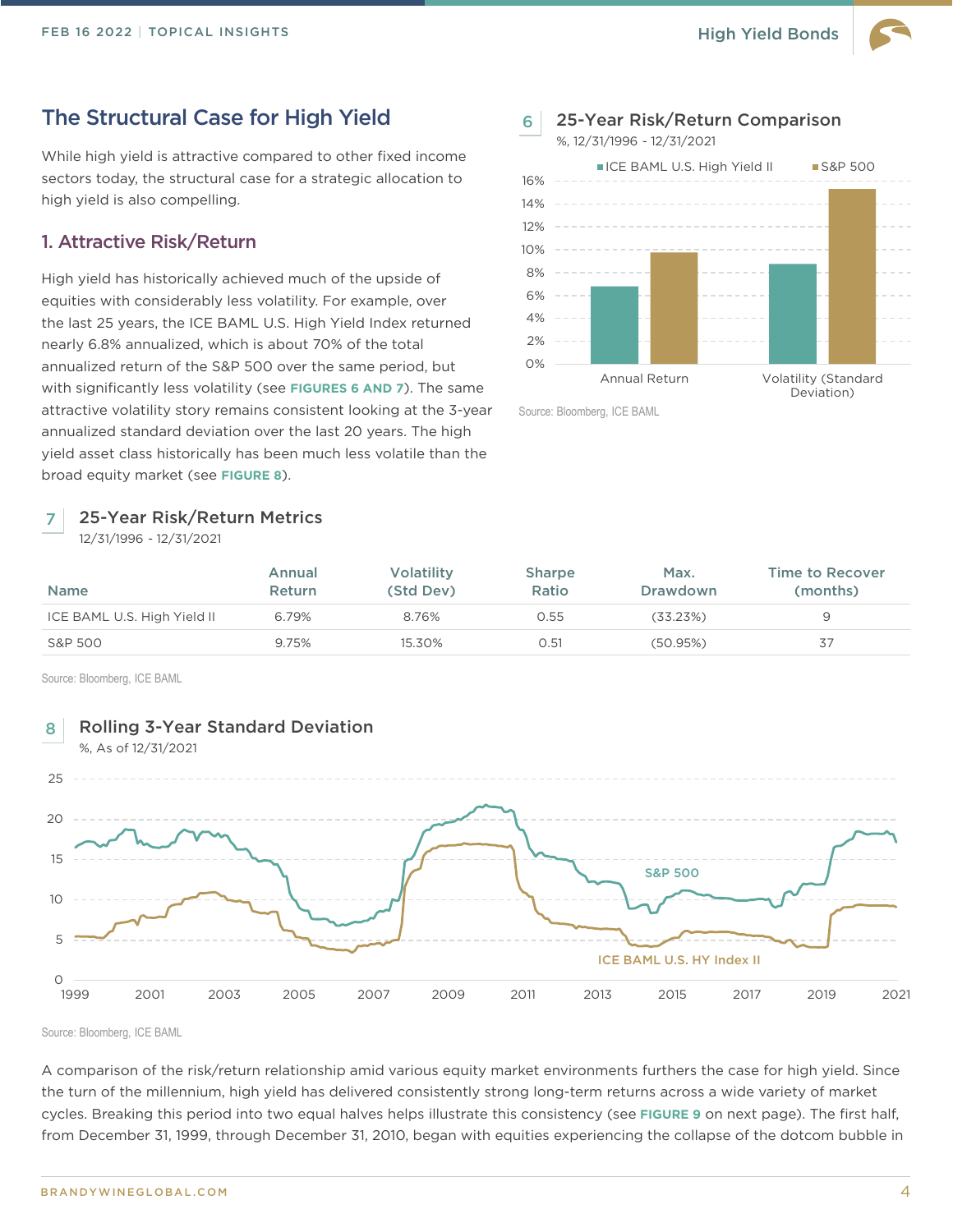\$, 12/31/1999 – 12/31/2021

early 2000 and ended with stocks recovering from another historical recession. For this 11-year span, the S&P 500 Index was essentially flat with a 0.41% return for the period. Meanwhile, high yield outperformed equities with a 7.27% return over the same time frame—and with lower volatility.

In the subsequent 11 years, the S&P 500 posted an unusually strong annualized 15.15%. Over the same period, the high yield market still delivered an attractive 6.50%—and again with smaller drawdowns and lower volatility over the broad equity market. With its tendency to sit in a favorable "Goldilocks" segment of an asset allocation, high yield has exhibited characteristics of both traditional fixed income and equities. Historically, it has generally provided more muted drawdowns during periods of market volatility and attractive returns during flat markets while capturing a significant portion of the upside in favorable equity environments.

#### Growth of \$100: S&P 500 and ICE BAML U.S. High Yield 9

 $\circ$ 100 200 300 400 500 600 Dec 1999 2000 2001 2002 2003 2004 2005 2006 2007 2008 2009 2010 2011 2012 2013 2014 2015 2016 2017 2018 2019 2020 2021 Dec Dec Dec Dec Dec Dec Dec Dec Dec Dec Dec Dec Dec Dec Dec Dec Dec Dec Dec Dec Dec Dec Period 1 Period 2 Period 1 – Date Range: 12/31/1999 – 12/31/2010 Name Annual Max. Drawdown Return (Monthly) Volatility (Std Dev) Sharpe Ratio ICE BAML U.S. High Yield II 7.27% (33.23%) 10.95% 0.43 S&P 500 0.41% (50.95%) 16.35% (0.13) Period 2 – Date Range: 12/31/2010 – 12/31/2021 Name Annual Max. Drawdown Return (Monthly) Volatility (Std Dev) Sharpe Ratio ICE BAML U.S. High Yield II 6.50% (13.13%) 6.81% 0.87 S&P 500 15.15% (19.60%) 13.29% 1.10 S&P 500 ICE US HY

Source: Bloomberg, ICE BAML, Brandywine Global

High yield also stands out historically compared to other asset classes on the return-volatility relationship (see **FIGURE 10**). This combination of attractive, returns and lower volatility supports the case for a structural allocation to high yield.



Source: Bloomberg, ICE BAML, JP Morgan, FTSE Russell, Wilshire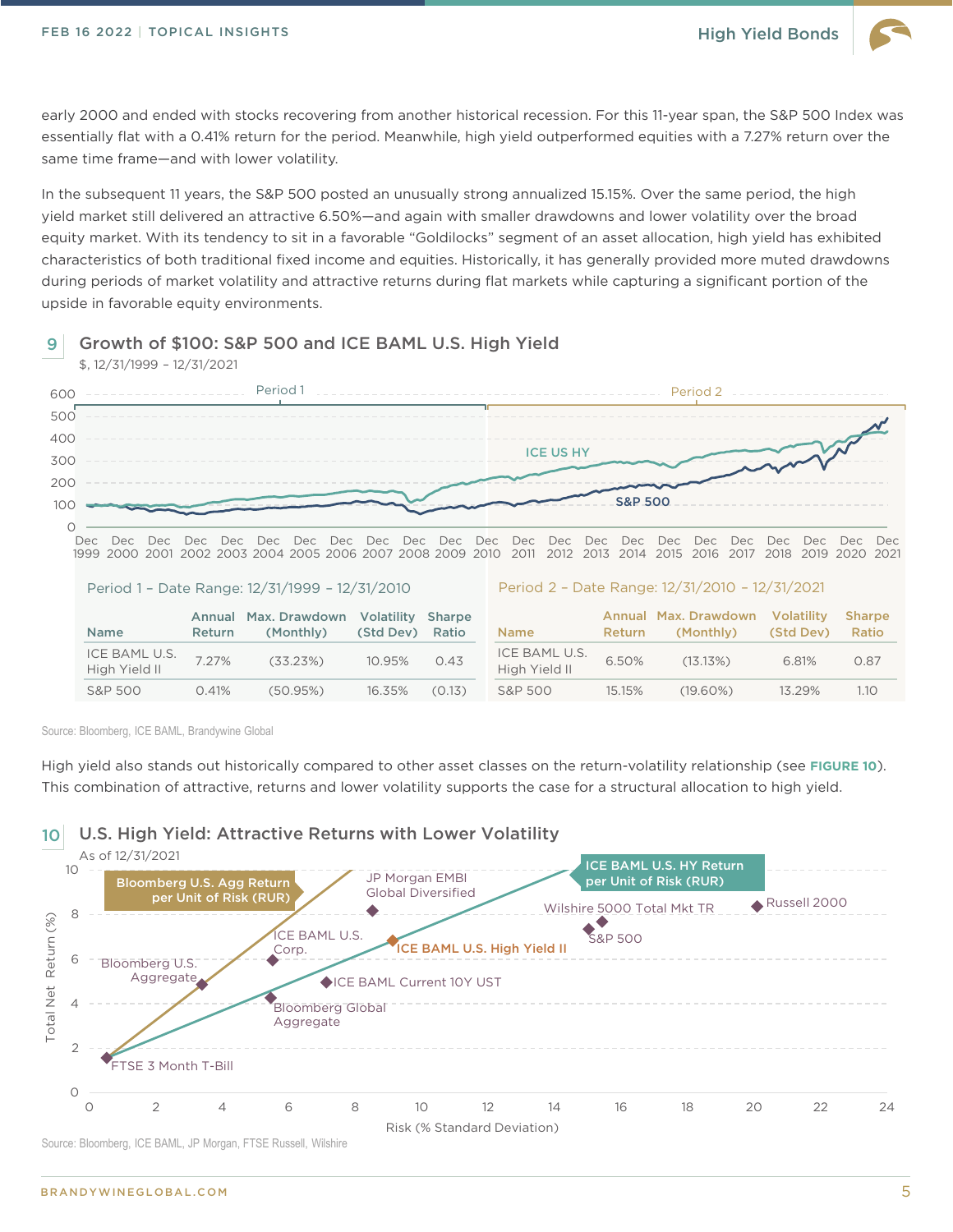### 2. Case for High Yield as the Cycle Matures

Recessions are always a concern, and while we can never be certain when they will occur, investors want to ensure their overall portfolios can weather the storm when it arrives. Equally important is the comfort of knowing that when it passes, they have a portfolio that will realize the benefits of any market dislocations and capture a sizable amount of the upside. High yield is an asset class with historical performance that may align with these objectives. With the exception of the 2020 recession, compared with equities, high yield has historically experienced smaller drawdowns and faster recoveries, leading to outperformance going into and coming out of recessions (see **FIGURE 11**). This tendency makes sense since a high yield bond is a senior security with contractual interest payments and a maturity date. Because recessions are difficult to forecast, we believe an allocation to high yield may allow an investor to participate in the later stages of the business cycle, which can last for years, while being better positioned for a recession than equities. The 2020 recession was unique in that it was driven by a global pandemic-related shutdown, rather than a traditional economic cycle, which ultimately led to massive and sustained fiscal and monetary responses that were particularly beneficial to equities.

### 11 High Yield Performance During and Following Recessions

### Recession Period

| <b>July 1990 to March 1991</b> | <b>Recession Return (Ann)</b> | 18 Months After (Ann) | Recession + 18M (Ann) |
|--------------------------------|-------------------------------|-----------------------|-----------------------|
| ICE BAML U.S. High Yield II    | 8.72                          | 24.16                 | 19.90                 |
| S&P 500                        | 7.64                          | 10.86                 | 10.68                 |
| March 2001 to November 2001    |                               |                       |                       |
| ICE BAML U.S. High Yield II    | (2.45)                        | 7.60                  | 3.85                  |
| S&P 500                        | (7.18)                        | (9.06)                | (9.20)                |
| December 2007 to June 2009     |                               |                       |                       |
| ICE BAML U.S. High Yield II    | (2.86)                        | 25.29                 | 9.94                  |
| S&P 500                        | (24.16)                       | 25.77                 | (3.00)                |
| February 2020 to April 2020    |                               |                       |                       |
| ICE BAML U.S. High Yield II    | (9.82)                        | 14.81                 | 6.11                  |
| S&P 500                        | (9.26)                        | 37.88                 | 24.59                 |

Source: ICE BAML, S&P Global

### 3. Performance in Rising Rate Environments

While interest rates are well off the incomprehensibly low levels reached during the first part of the pandemic, there is still a reasonable probability that they will move materially higher in the future. High yield is an asset class that has historically held up well during rising rate periods. First, high yield bonds tend to issue in shorter maturities, typically resulting in a lower duration profile versus other fixed income sectors. This shorter duration makes high yield less sensitive to rising interest rates. Investment grade credit, for example, has much more duration risk. Second, rates often rise in concert with economic growth during expansionary periods, which tends to be a tailwind for high yield (see **FIGURE 12** on next page).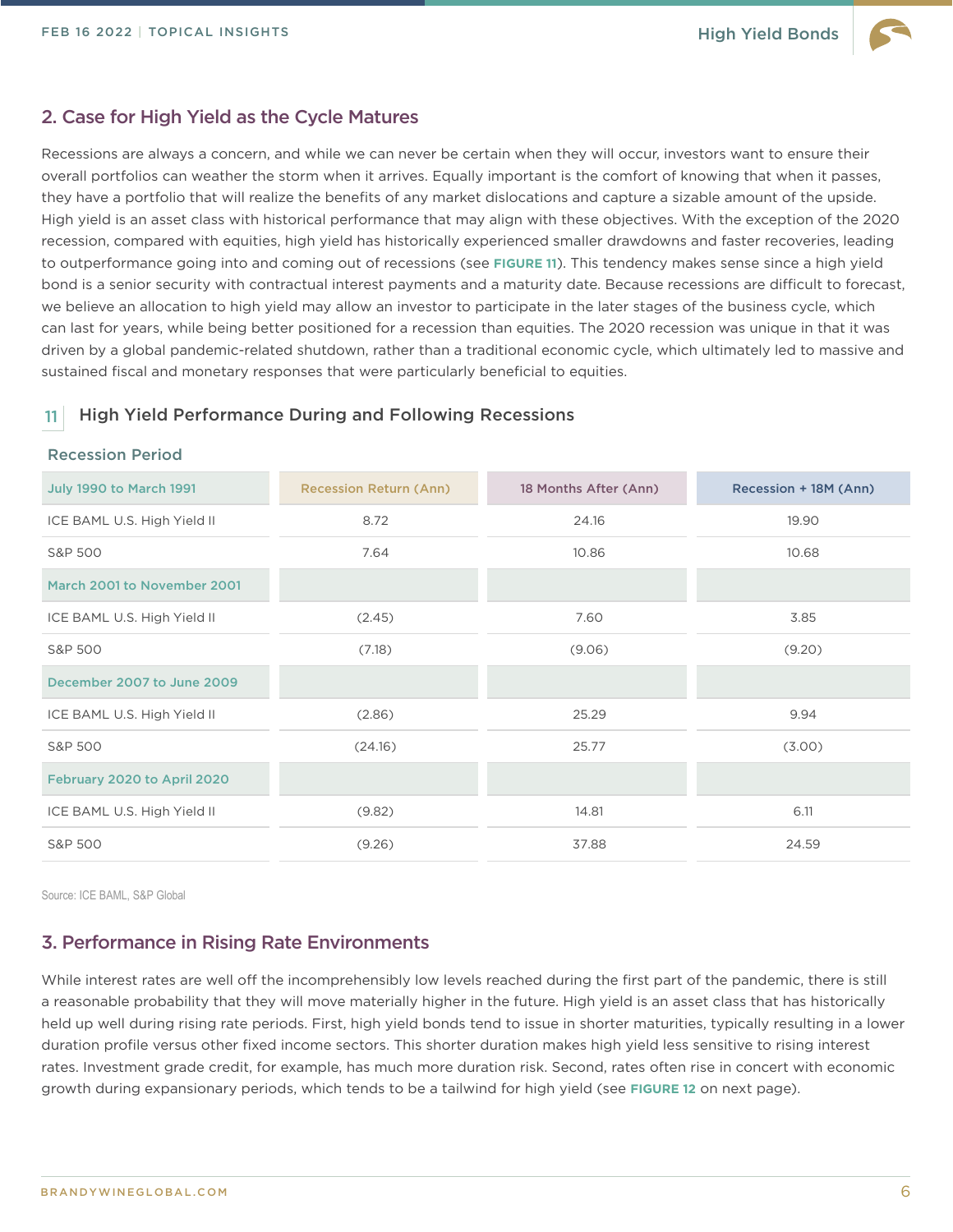

| <b>Start Date</b> | <b>End Date</b>       | Change in 10-Year Bloomberg U.S.<br>UST Yield (Delta) | Aggregate | <b>ICE BAML</b><br>U.S. Corp | J.P. Morgan EMBI<br><b>Global Diversified</b> | <b>ICE BAML</b><br>U.S. High Yield II | <b>Russell</b><br>2000 | <b>S&amp;P 500</b> |
|-------------------|-----------------------|-------------------------------------------------------|-----------|------------------------------|-----------------------------------------------|---------------------------------------|------------------------|--------------------|
| 10/31/2001        | 3/31/2002             | 1.16                                                  | $-0.54$   | $-1.2$                       | 6.04                                          | 0.93                                  | 10.4                   | 1.15               |
|                   | 5/30/2003 6/30/2006   | 1.77                                                  | 1.93      | 2.03                         | $\overline{9}$                                | 9.21                                  | 18.84                  | 11.36              |
|                   | 12/31/2008 12/31/2009 | 1.63                                                  | 5.93      | 19.76                        | 29.82                                         | 57.51                                 | 27.16                  | 26.46              |
| 8/31/2012         | 12/31/2013            | 1.48                                                  | $-1.26$   | 0.36                         | $-0.76$                                       | 9.18                                  | 32.85                  | 25.45              |
| 6/30/2016         | 10/31/2018            | 1.67                                                  | $-0.64$   | 0.52                         | 1.88                                          | 6.75                                  | 13.81                  | 13.84              |
| 7/31/2020         | 3/31/2021             | 1.21                                                  | $-3.56$   | $-3.03$                      | $-0.37$                                       | 7.37                                  | 51.17                  | 22.78              |

### 12 Comparative Index Performance during Periods of Rising Interest Rates

Source: Bloomberg, ICE BAML, JP Morgan, FTSE Russell

### **Conclusion**

The U.S. high yield market has evolved significantly over the past several decades and is now far removed from its "junk bond" past. It is a market that has seen exceptional improvement in both credit quality and fundamentals with an enhanced margin of safety. Still, the market has not fully shed its outdated reputation and remains underappreciated by many investors. However, this overlooked corner of the bond market may deserve a place in investors' portfolios, both near and longer term. Currently, the high yield market continues to offer attractive yields above inflation with limited interest rate risk. Historical characteristics are also compelling, including high yield's track record of protecting capital during periods of equity stress. It is an asset class that has proven to be all weather, and if positioned accordingly, may potentially boost a portfolio's returns and increase diversification, all while adequately compensating investors for the risk.

These characteristics make high yield attractive and also put it in an advantageous middle ground between equities and core fixed income. High yield may capture much of the return of equities over time with considerably less volatility, including smaller drawdowns during periods of economic stress. Additionally, high yield has frequently provided this compelling risk/ return profile along with an attractive income stream. This affinity to both equities and fixed income presents investors with allocation options. When investing in high yield within an overall portfolio, investors may draw from either their equity or core fixed income allocations—or both. This versatility only serves to enhance the appeal and relevance of high yield as an essential component of a diversified portfolio for many investors.